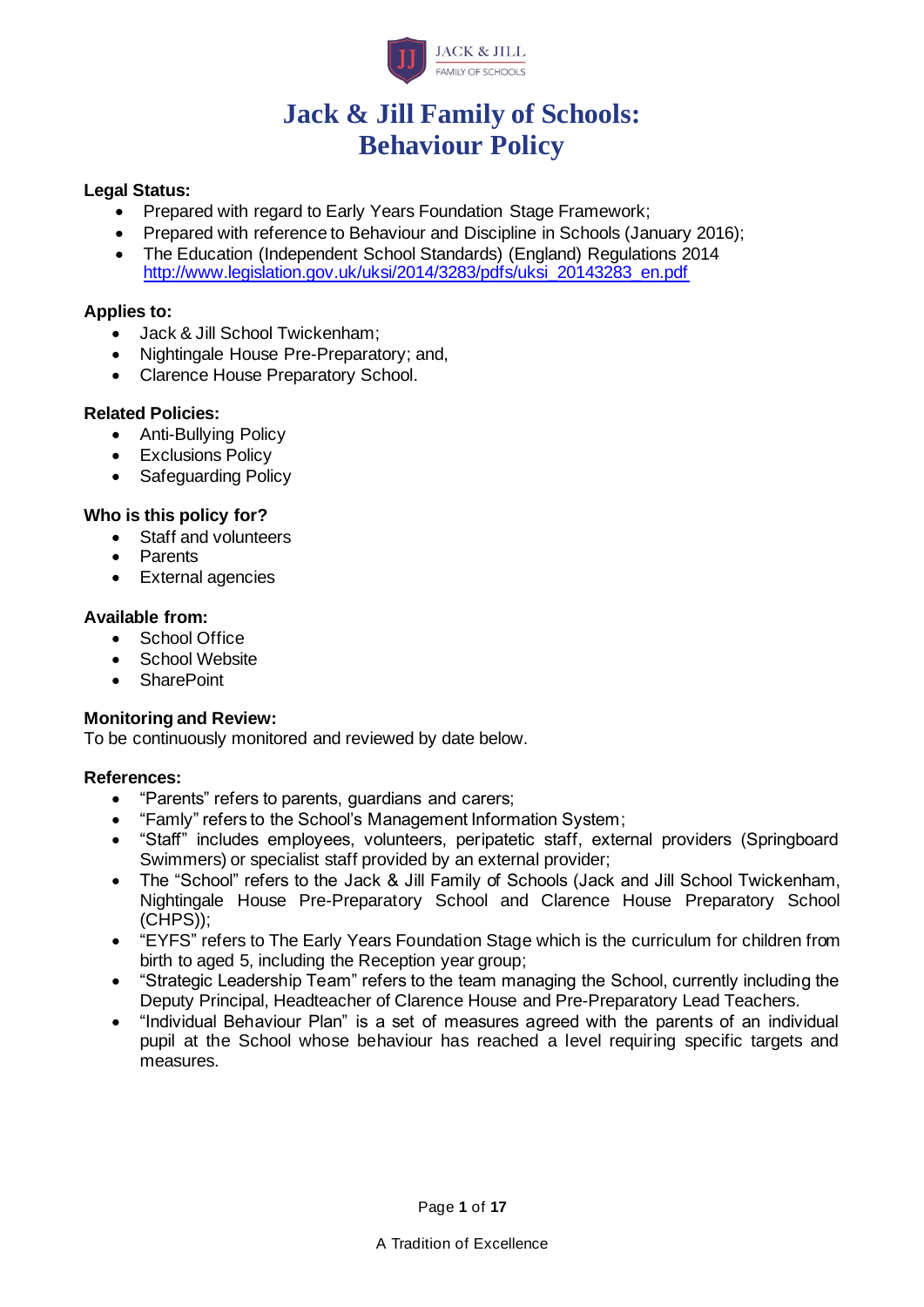

**Reviewer:** Strategic Leadership Team (June 2021) **Effective:** June 2021 **Next review:** September 2021 **Proprietor's Signature:**

Veuvalapinul

The Jack & Jill Family of Schools is committed to safeguarding and promoting the welfare of children and young people and expects all staff and volunteers to share this commitment. It is our aim that all pupils achieve their potential.

The Jack & Jill Family of Schools promotes equality of opportunity and anti-discriminatory practice. We ensure that every child is included and not disadvantaged because of ethnicity, culture or religion, home language, family background, learning difficulties or disabilities, gender or ability. We promote the principles of fairness and justice for all through the education that we provide in our School.

Please consider the environment before printing, if printing please choose black and white.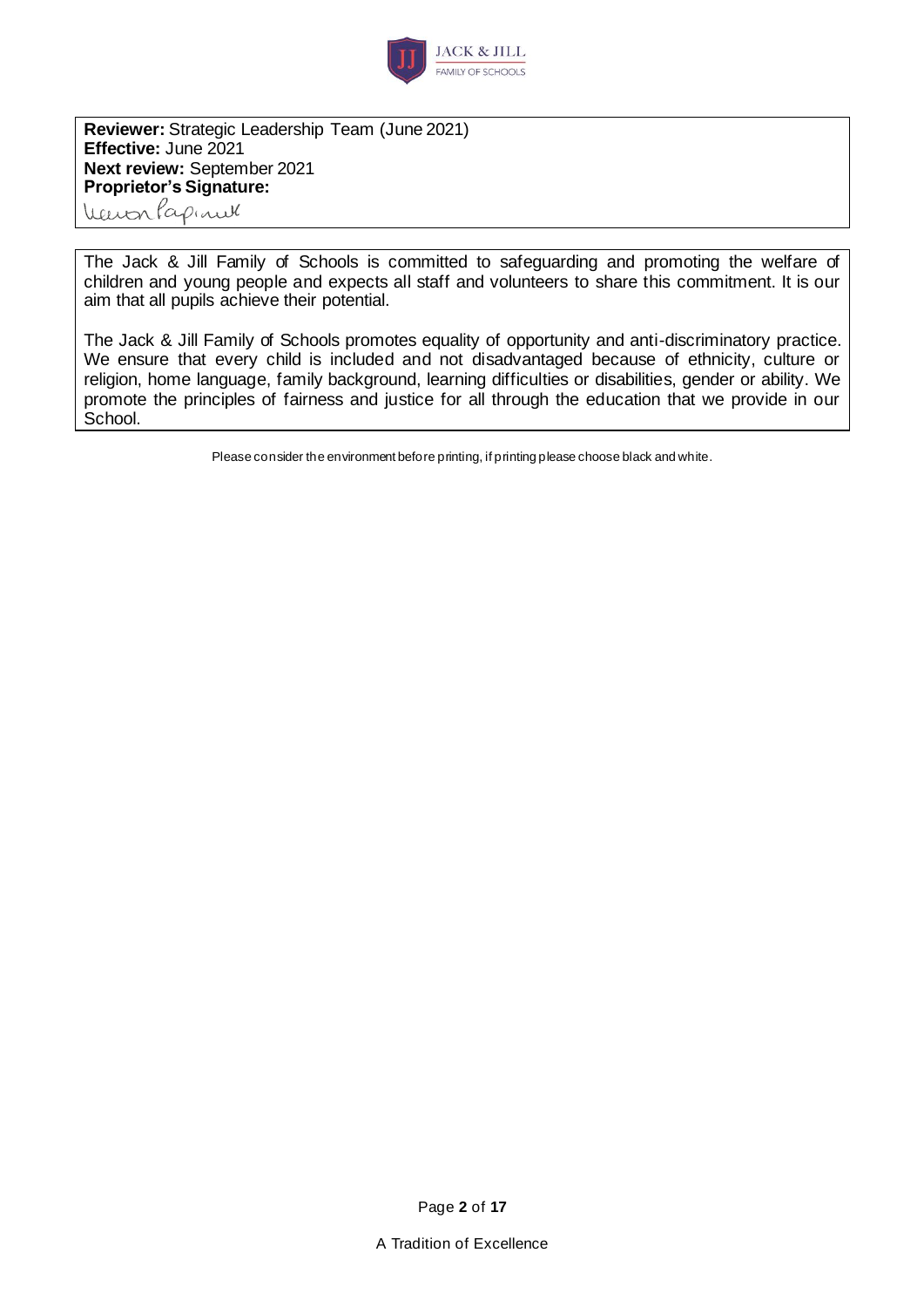

## **Section One: Policy**

#### **1. Introduction**

The Jack & Jill Family of Schools promotes good behaviour amongst pupils by ensuring that:

- 1. A written behaviour policy is drawn up that, amongst other matters, sets out the sanctions to be adopted in the event of pupil misbehaviour;
- 2. This policy is implemented effectively; and,
- 3. A record is kept of the sanctions imposed upon pupils for serious misbehaviour.

This policy sets out details of:

- How the School promotes good behaviour, self-discipline and respect amongst pupils, and ensures pupils complete assigned work;
- How the School regulates the conduct of pupils; and,
- The sanctions to be adopted in the event of pupil misbehaviour.

Key points:

- Jack & Jill Family of Schools staff have the power to discipline pupils for misbehaviour which occurs in school and, in some circumstances, outside of school;
- The responsibility to discipline applies to all Jack & Jill staff, including volunteers;
- Jack & Jill Family of Schools promotes good behaviour through the School rules and the use of rewards and sanctions.

This policy should be read in conjunction with our Anti-Bullying Policy, which sets out how the School works to prevent bullying.

#### **2. Aims**

The Jack & Jill Family of Schools aims to have:

- 1. A consistent approach to behaviour management;
- 2. Strong School leadership of behaviour management;
- 3. Strong classroom management;
- 4. Clear rewards and sanctions that are consistently applied;
- 5. Clear strategies for the teaching of good behaviour;
- 6. Support for staff, including training;
- 7. Effective pupil support systems;
- 8. Effective liaison with parents and other agencies;
- 9. Effective transition arrangements; and
- 10. Environments that help promote good behaviour.

#### **3. Equality Act 2010**

The School acknowledges its legal duties under the Equality Act 2010, in respect of safeguarding and in respect of pupils with special educational needs and disabilities (S.E.N.D.).

#### **4. The Role of Parents**

The Jack & Jill Family of Schools works from the principle that parents are 'first educators'. We work collaboratively with parents, so pupils receive consistent messages about how to behave at home and at school.

We explain the Behaviour Policy and associated procedures at our annual Curriculum Evenings, and we expect parents to support this policy.

If the School must use reasonable sanctions to educate a pupil, parents are expected to support the actions of the School. If parents have any concerns about the way that their child has been treated, they should initially contact the class teacher; if the concern remains, they should contact the Deputy Principal / Headteacher of Clarence House. If these discussions cannot resolve the problem, the complaints process should be implemented.

Page **3** of **17**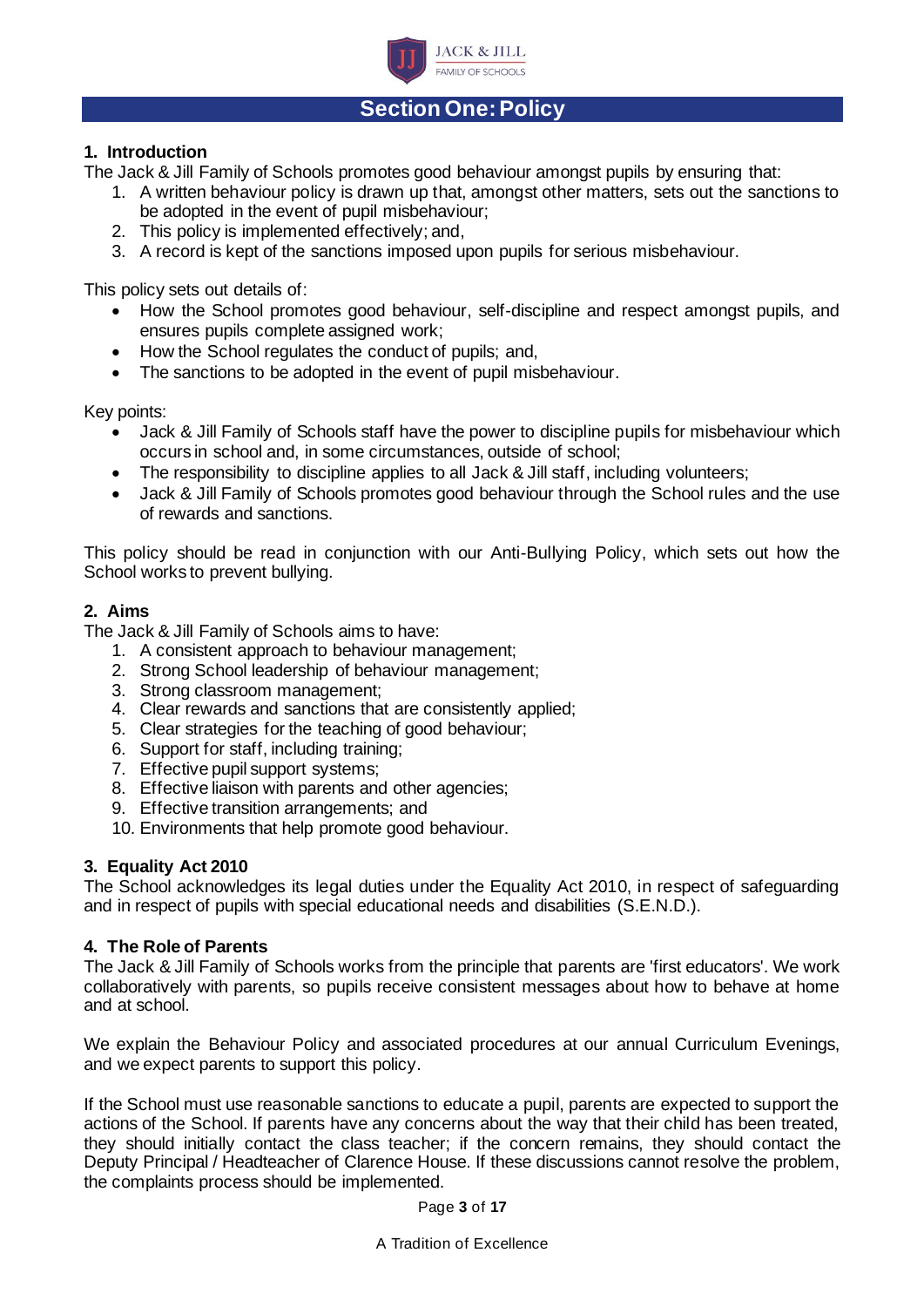

#### **5. The Role of the Principal**

The Principal is responsible for;

- the standard of behaviour expected of pupils at the School, the School rules and the sanctions for breaking the rules.
- ensuring the consistent implementation of the School behaviour policy throughout the School.
- giving fixed-term suspensions to individual children for serious acts of misbehaviour. For repeated or very serious acts of anti-social behaviour, the Principal may permanently exclude a child. Please see the Exclusion Policy for further details.
- ensuring the School works in partnership with other agencies, e.g. Children's services, the local authority or exceptionally the police.
- overseeing the work of the Deputy Principal, Headteacher of Clarence House and lead teachers Pre-Prep.
- Ensuring the School Behaviour Policy is emphasised to staff, parents and pupils at least once a year.

Only the Principal has the power to exclude a pupil from the School. Details may be found in our Exclusions Policy.

#### **6. The Role of Deputy Principal**

The Deputy Principal is our named practitioner responsible for behaviour management issues in the EYFS.

The Deputy Principal maintains a record of all reported serious incidents of misbehaviour and is responsible for monitoring the day-to-day implementation of the policy throughout the Family of Schools.

#### **7. The Role of Pre-Preparatory Lead Teachers/Headteacher of Clarence House**

The Headteacher of Clarence House & Lead teachers Nightingale House are responsible for day-today implementation of the Behaviour Policy.

#### **8. The Role of Staff**

Establishing clear adult, expert and professional authority and orderly discipline is the responsibility of all staff at Jack & Jill Family of Schools.

#### **10. Punishing Poor Behaviour**

Teachers must discipline pupils whose conduct falls below the standard which could reasonably be expected of them. This means that if a pupil misbehaves, breaks a School rule or fails to follow a reasonable instruction the teacher should impose a sanction on that pupil.

Sanctions are outlined in Section Two (below). Sanctions that are humiliating or degrading are not used; these include deprivation of food or drink, enforced eating or drinking, prevention of contact with parents, requirement to wear distinctive clothing or withholding any aids or equipment required by the pupil.

Sanctions for pupils at Clarence House Preparatory School include the use of detentions, which are monitored by the Headteacher of Clarence House.

Corporal punishment is prohibited in the School and includes the administration of corporal punishment to a pupil during any activity, whether on the school premises.

#### **13. Use of Reasonable Force**

It may be necessary to physically intervene in the following situations but only when all other tactics have been attempted:

• A pupil persistently refuses to obey instructions to leave an area or situation.

Page **4** of **17**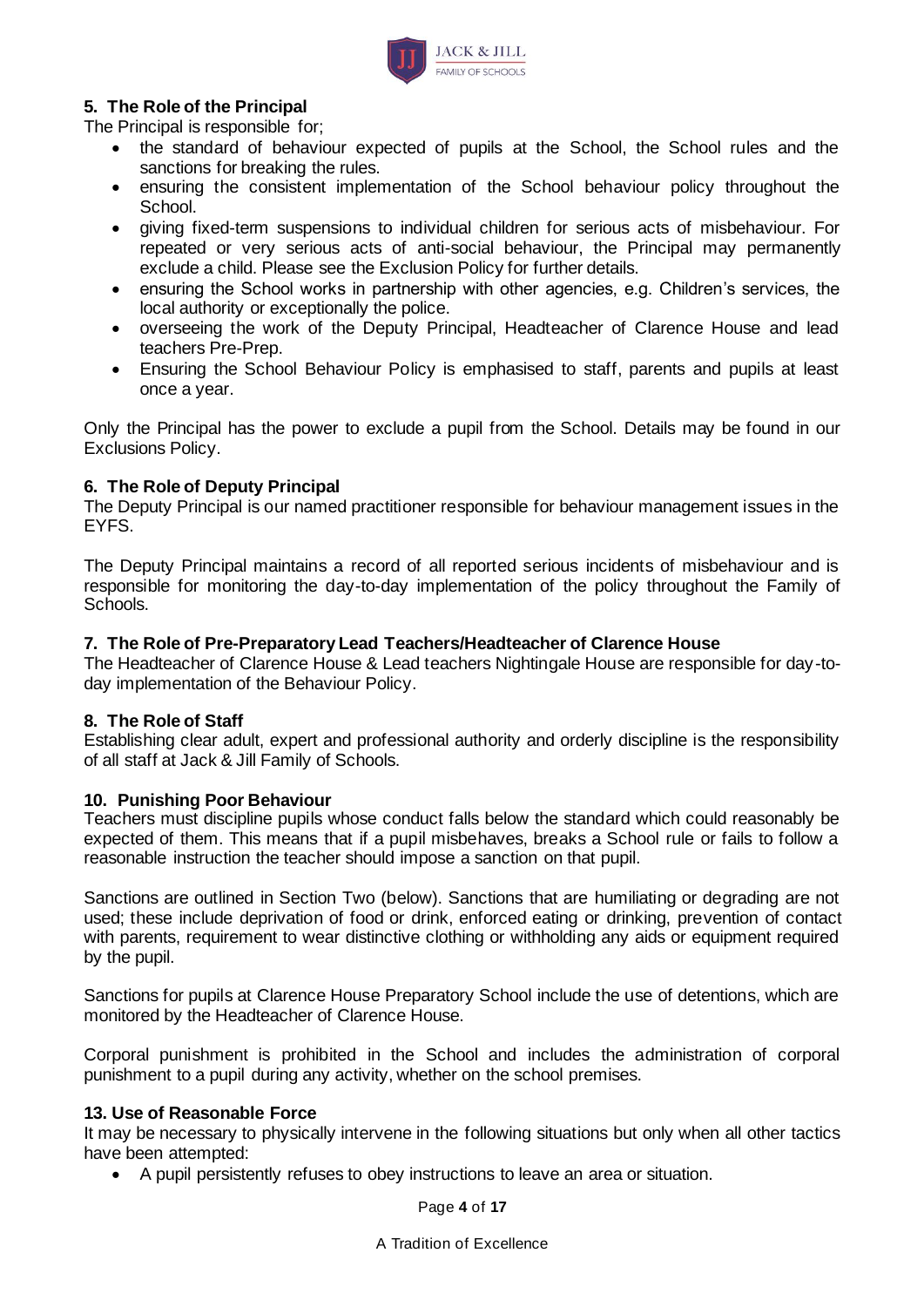

• A pupil is behaving in a way that is seriously disrupting the lesson or activity.

Members of staff will sometimes have to rely on their professional judgement when deciding whether to physically intervene in hazardous situations or to stand aside and allow pupils or colleagues to face a potential hazard. Staff must balance the level and duration of intervention against the seriousness and potential effects of the incident.

Please refer to our Use of Reasonable Force Policy for further details. The Deputy Principal maintains a restraints log.

#### **14. Behaviour and Safeguarding**

The School will consider whether the behaviour under review gives cause to suspect that a child is suffering, or is likely to suffer, significant harm. Where this may be the case, staff should follow the School's Safeguarding Policy. They must also consider whether continuing disruptive behaviour might be the result of unmet educational or other needs.

#### **17. Record Keeping**

The following records are maintained so that patterns can be identified by the School. Records include:

- Pupils' name;
- Year Group;
- Nature and date of the offence; and
- Sanction imposed.

| <b>Record</b>                            | <b>Key Person</b>       | <b>Location of Record</b>             |
|------------------------------------------|-------------------------|---------------------------------------|
| Record of staff training in behaviour    | <b>HR Admin</b>         | School training records               |
| management                               | Manager                 |                                       |
| Certificates                             | <b>Deputy Principal</b> | Famly                                 |
| <b>Sanctions</b>                         | Deputy Principal        | Famly                                 |
| Record of 'Time Outs'                    | Deputy Principal        | Famly                                 |
| Additional Support Plan and Individual   | Deputy Principal        | <b>SharePoint</b>                     |
| Support Plan Pro Forma                   |                         |                                       |
| <b>Additional Support Plans</b>          | <b>Deputy Principal</b> | <b>SharePoint</b>                     |
| <b>Individual Behaviour Plans</b>        | Deputy Principal        | <b>SharePoint</b>                     |
| <b>Physical Restraints Log</b>           | Deputy Principal        | Hard copy in Child Protection Cabinet |
|                                          |                         | (all Designated Officers have access) |
| <b>Temporary or Permanent Exclusions</b> | Principal               | Hard copy in Child Protection Cabinet |
|                                          |                         | (all Designated Officers have access) |

The following is displayed in all classrooms:

| <b>Display</b>                    | <b>Key Person</b> | <b>Location of Record</b>                                                                                                 |
|-----------------------------------|-------------------|---------------------------------------------------------------------------------------------------------------------------|
| The Jack & Jill Family of Schools | Heads of          | Classroom wall                                                                                                            |
| <b>Rules</b>                      | School/Lead       |                                                                                                                           |
|                                   | teachers          | Pupils at Clarence House are taught<br>the rules during the induction<br>'bootcamp' and are required to<br>memorise them. |

#### **18. Policy and Procedure Evaluation**

Evaluation and review of the Behaviour Policy takes place annually.

However, review may be necessary earlier if the Government introduces new regulations, or if the School receives recommendations on how the policy might be improved.

Page **5** of **17**

A Tradition of Excellence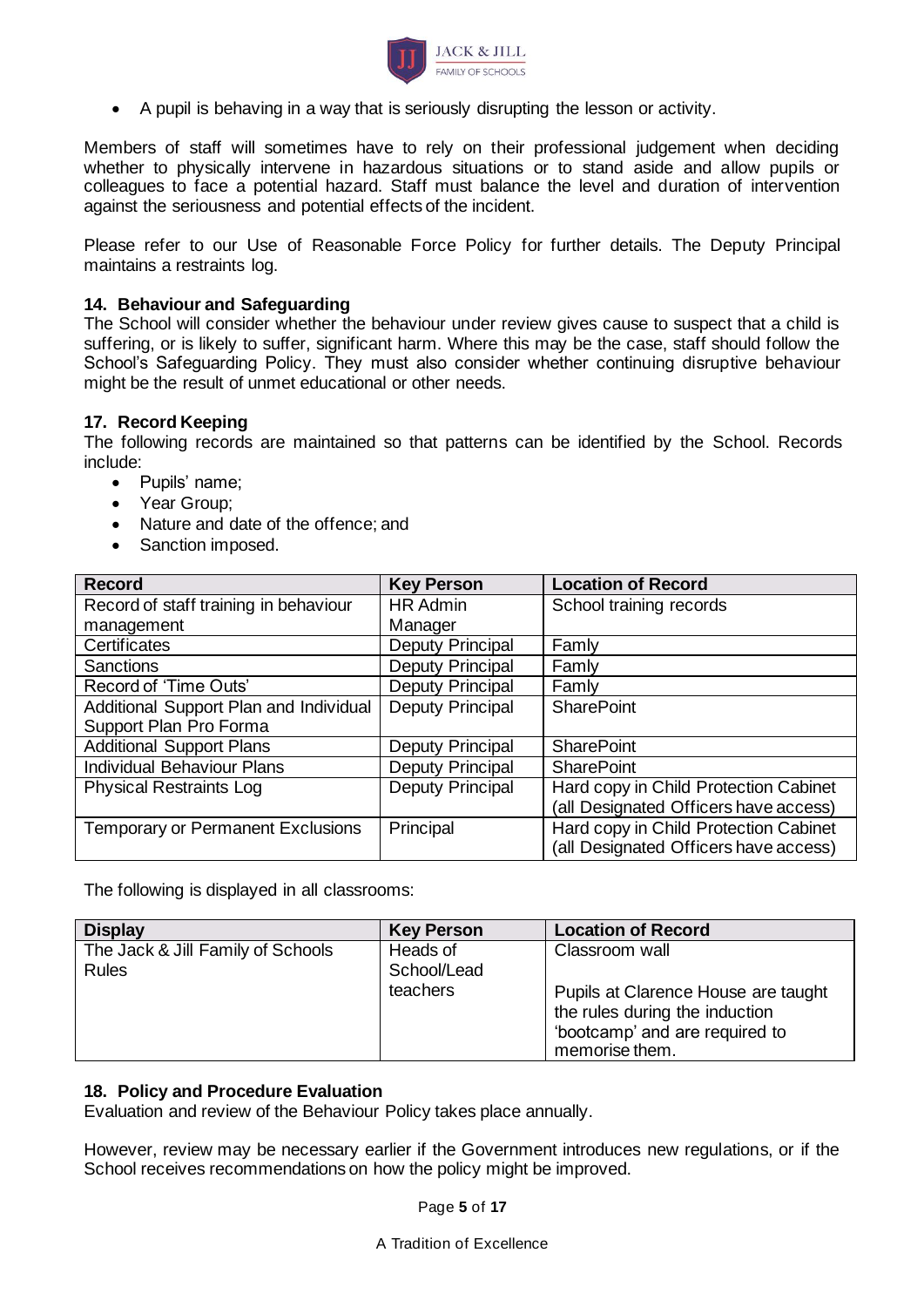

Throughout the year, stakeholders are encouraged to feedback information and ideas regarding the implementation of this policy. The views of our pupils are given due weight according to the age, maturity and capability of the child (see articles 12 and 13, The United Nations Convention on the Rights of the Child).

#### **Coronavirus Pandemic**

As we have returned to school following periods of home learning, the children will be introduced to new routines, processes and procedures by their teachers. They will be expected to follow these processes and procedures throughout the pandemic and until advised otherwise. Should a child not abide by these new requirements, they will be reminded of the 'listen' rule and the behaviour policy will be followed as normal.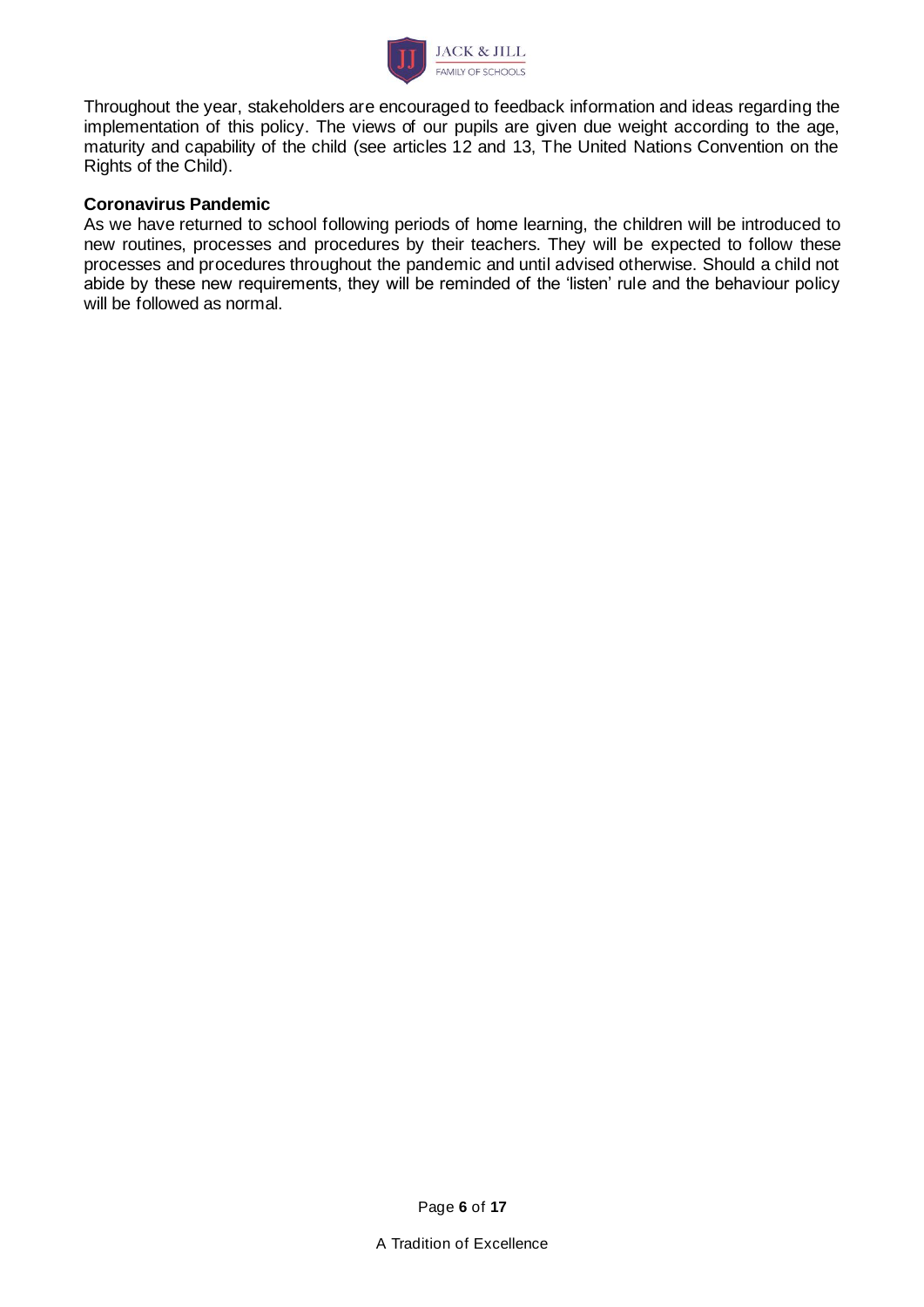

## **Section Two: Procedures**

Behaviour management is based on **rewards** and **sanctions within a staged programme**. Staff work to ensure clarity, certainty and consistency.

All staff must respond calmly and consistently to all allegations and incidents of poor behaviour. All disclosures will be taken seriously and dealt with impartially and promptly, and all involved will have the opportunity to be heard. Staff will protect and support all students involved whilst allegations and incidents are investigated and resolved.

#### **19. The Jack & Jill Family of Schools School Rules**

The Jack & Jill Family of Schools has a fixed set of School rules which we always expect all members of the School community to adhere to. The rules are phrased to promote and encourage positive behaviour. The rules are:

- Work hard;
- Be kind;
- Listen;
- Be honest;
- Look after our School.

The rules are displayed prominently and referred to as appropriate. In this way, every child is made aware of expected standards of behaviour and is expected to take responsibility for their own behaviour.

#### **20. Sharing the Jack & Jill Family of Schools School Rules**

The rules are shared and discussed in student induction, curriculum evenings and throughout the year in assemblies.

The Jack & Jill Family of Schools School rules are displayed in every classroom.

The Nightingale House School Councils review the design of the behaviour certificates and together with the team leaders encourage pupils to follow the school rules to warrant award of a certificate.

#### **21. Rewards**

The Jack & Jill Family of Schools rewards pupils for upholding the school rules. Rewards include:

- Informal praise, e.g. a kind word or a smile;
- Stickers;
- Stamps;
- Praise slips;
- Certificates and commendations in assembly;
- Team Points;
- Star of the Week.

#### **22. Awarding Certificates**

Individual students are awarded certificates and presented to students at appropriate moments in the School week.

Staff award certificates based upon the Jack & Jill Family of Schools School rules, for example, for exceptional kindness or for work demonstrating exceptional effort.

#### **23. Awarding Team System**

At an appropriate point during their Reception year girls are allocated to the school teams and receive team points. The three teams are:

• Chaffinch;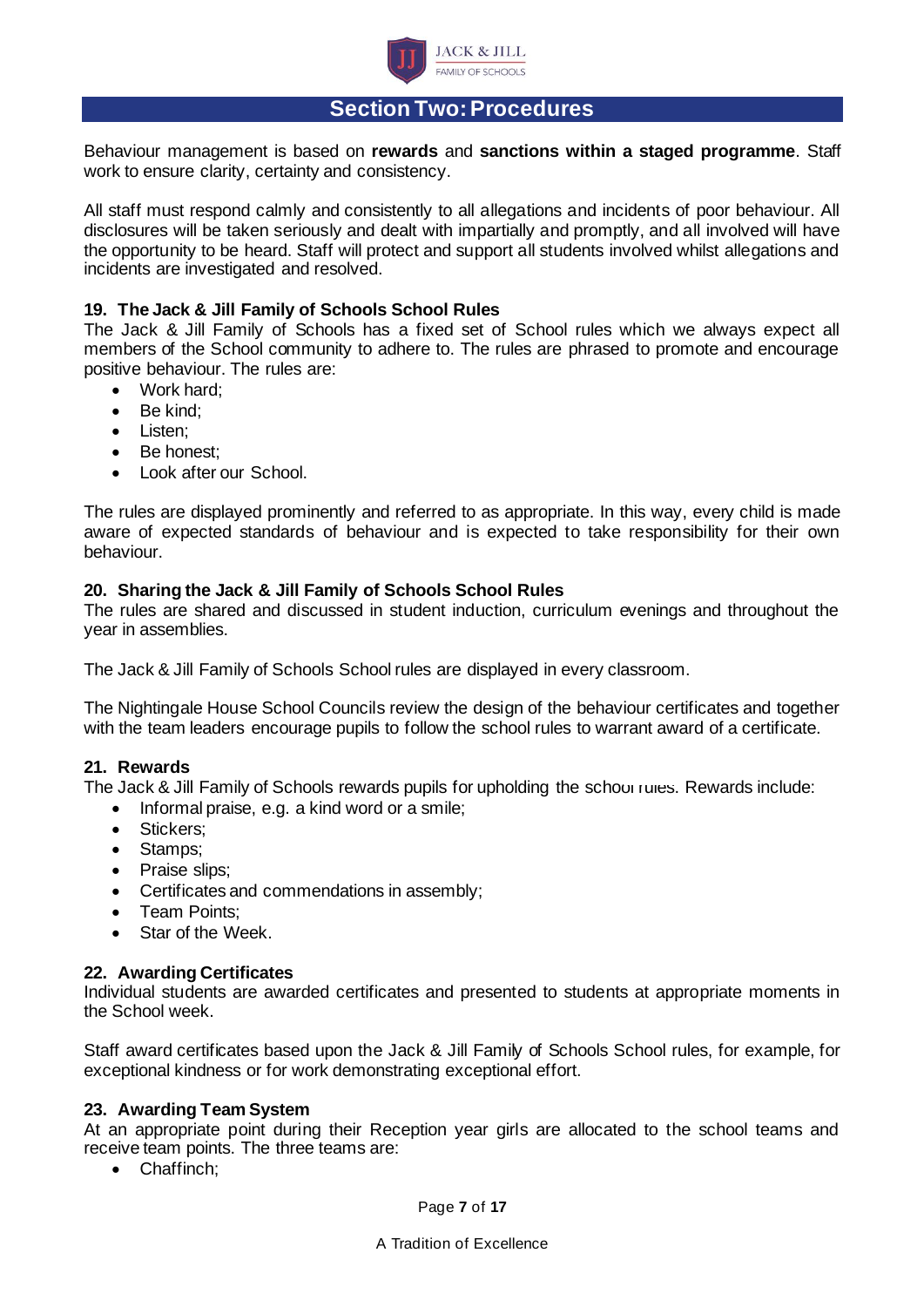

- Kingfisher;
- Robin.

Good behaviour is rewarded with team points, which are tallied and celebrated during weekly team point assemblies led by Year Two team captains at Nightingale House.

Team points are converted to pence for the nominated School charities, e.g. 78 team points equals £7.80. The weekly totals are tallied at the end of the year and divided equally between the year's charities

#### **24. Allocation of Team Points**

One or two team points are awarded for effort, kindness or good performance.

In the Pre-Prep, team points are marked on the pupil's work as '1tp' or '2tp' and added to the class tally either by teachers or the girls themselves.

In Clarence House, team points are recorded on the classroom board.

#### **25. Record Keeping of Rewards**

|              | Team Points   The team points accrued each week are added to the team points tally during the<br>team point Assembly. |
|--------------|-----------------------------------------------------------------------------------------------------------------------|
| Certificates | Certificates are added to Famly.                                                                                      |

#### **26. Reporting Rewards and Sanctions**

| Rewards          | <b>Nursery and Reception:</b> Exceptional behaviour shared with parents via white<br>message book and certificates.<br>Pre-Preparatory and Clarence House: Certificate totals are noted in the child's<br>Famly area (parents can access this when they log in to see their child's report) |
|------------------|---------------------------------------------------------------------------------------------------------------------------------------------------------------------------------------------------------------------------------------------------------------------------------------------|
| <b>Sanctions</b> | Nursery and Reception: Time outs reported on child's area within Famly.<br>Pre-Preparatory: Sanctions reported on child's area within Famly.<br>Clarence House: Sanctions reported on child's area within Famly.                                                                            |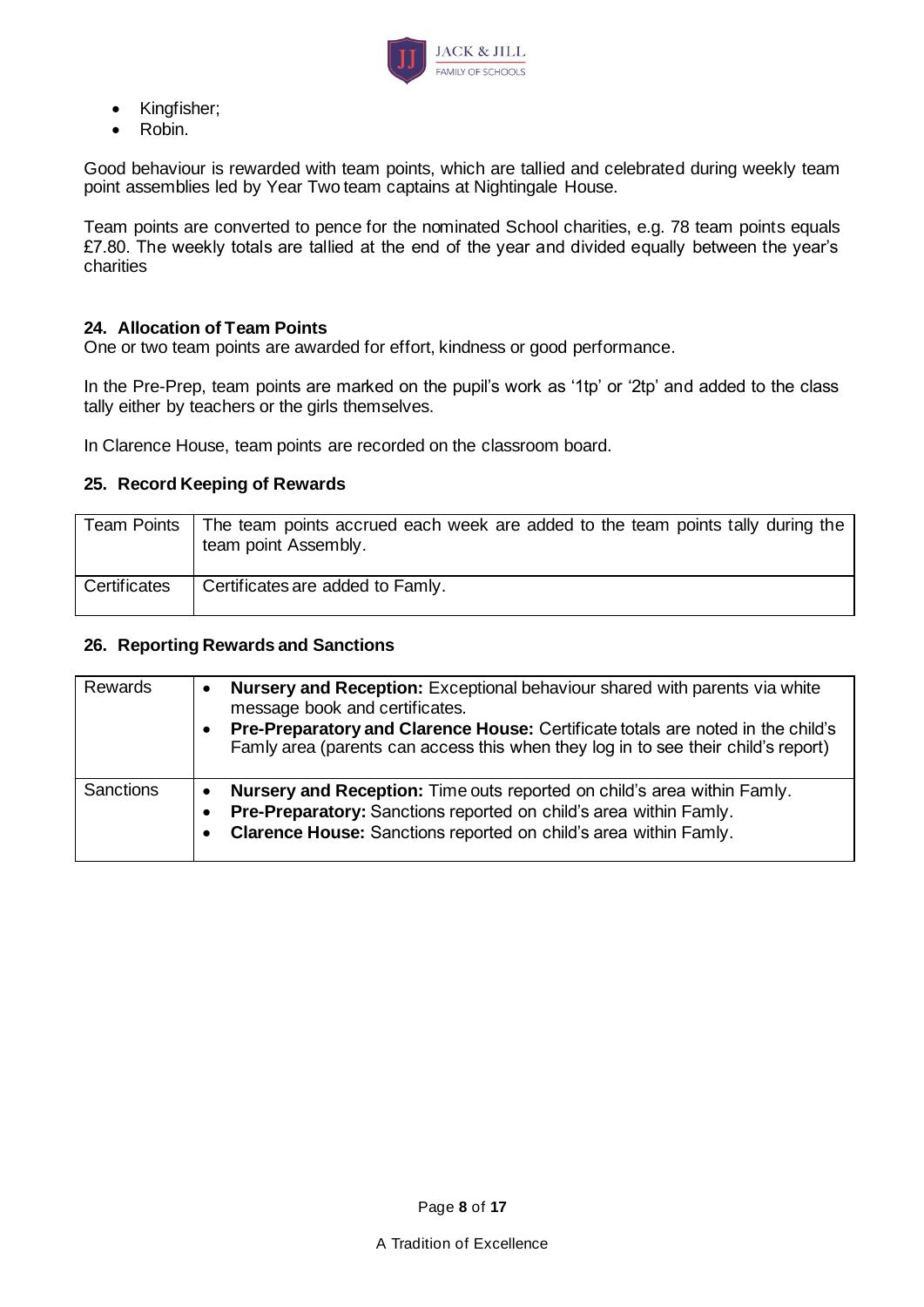

# **Behaviour Ladder (Nursery& Reception)**

#### **Metaphor: Rainbow**

| <b>Stage</b>              | <b>Behaviours</b>                                                                     | <b>Procedure</b>                                                                                                                                                                                                                                                                                                                                                              | Partnership<br><b>With Parents</b> | <b>Record Keeping &amp;</b><br><b>Analysis</b>                                                                                                                                           |
|---------------------------|---------------------------------------------------------------------------------------|-------------------------------------------------------------------------------------------------------------------------------------------------------------------------------------------------------------------------------------------------------------------------------------------------------------------------------------------------------------------------------|------------------------------------|------------------------------------------------------------------------------------------------------------------------------------------------------------------------------------------|
| One:<br>Warning           | Poor behaviour                                                                        | Pupils start on the rainbow $-$<br>1. Teacher makes 'Thumbs<br>down' gesture and pulls a<br>sad face;<br>2. Explains rule that has been<br>broken;<br>Redirect to task.<br>3.                                                                                                                                                                                                 |                                    |                                                                                                                                                                                          |
| Two:<br><b>Rain Cloud</b> | Poor behaviour                                                                        | Teacher makes 'Thumbs<br>1.<br>down' gesture and pulls a<br>sad face;<br>2. Explains rule that has been<br>broken;<br>3. Pupil's name or photo<br>moved onto the rain cloud;<br>4. Redirect to task and given<br>opportunity to move back<br>onto the rainbow.                                                                                                                |                                    |                                                                                                                                                                                          |
| Three:<br><b>Time Out</b> | Persistent poor<br>behaviour or<br>inappropriate<br>behaviour in<br>individual lesson | 'Stop' signal;<br>1.<br>Time out by the traffic lights.<br>2.<br><b>Duration of Time Out</b><br>Nursery: a minute per year<br>$\bullet$<br>of their age<br>Reception: a minute per<br>$\bullet$<br>year of their age<br>Member of staff explains why<br>time out has been given.<br>At end of time out, remind pupil<br>of the Jack & Jill Family of<br>Schools School rules. | Parents<br>informed via<br>Famly.  | Teacher: Record on<br>Famly. Inform class<br>teacher.<br>Famly automatically<br>informs the Deputy<br>Principal.<br>The Deputy<br>Principal monitors<br><b>Stage Three</b><br>sanctions. |

#### **Serious Misbehaviour**

The Deputy Principal may choose to move straight to Stage Four in cases of serious misbehaviour. The Deputy Principal maintains a log of any incidents of serious misbehaviour.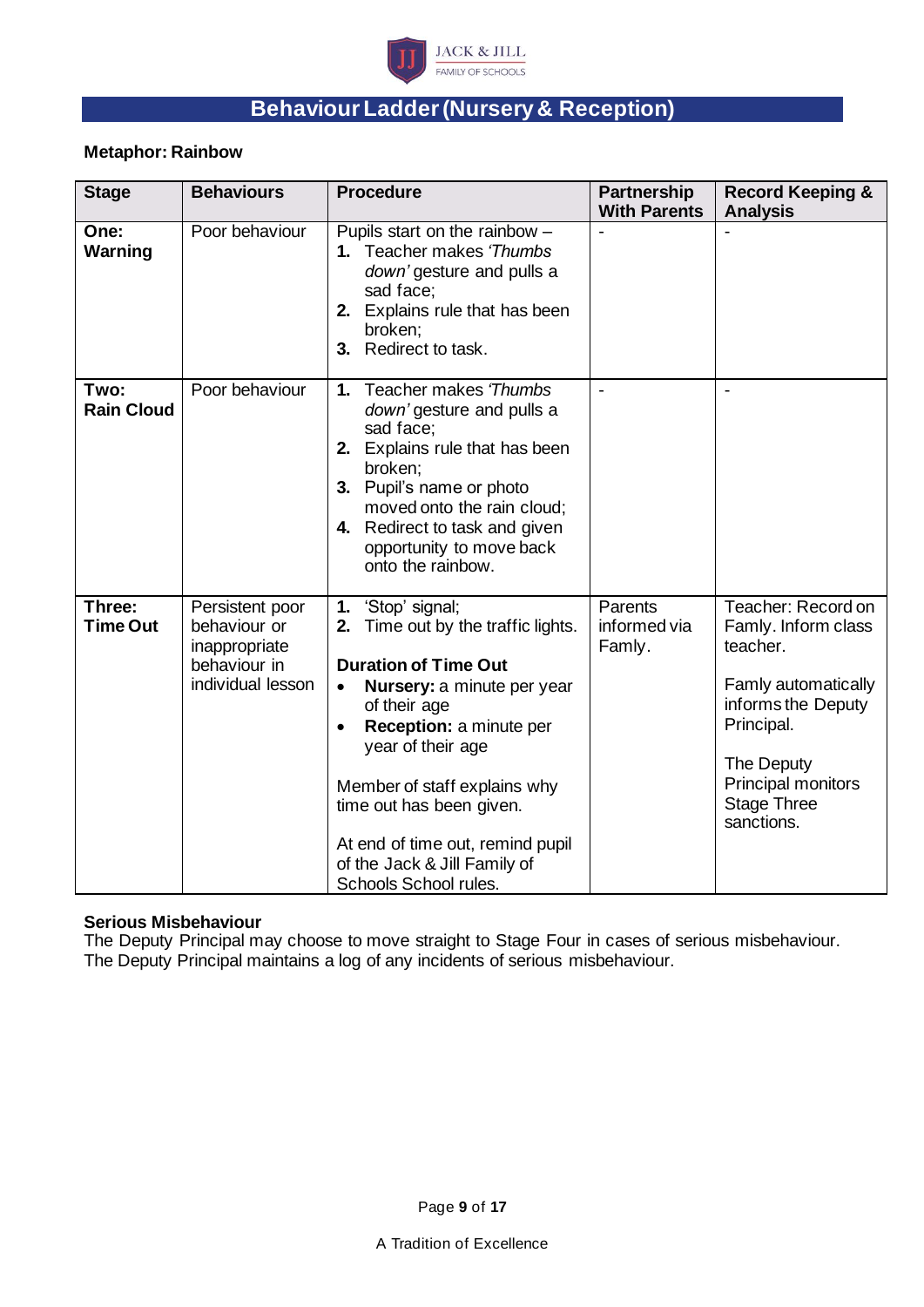

# **Behaviour Ladder (Pre-Preparatory)**

| <b>Stage</b>                    | <b>Behaviours</b>                                                                                                                                                                                                                           | <b>Procedure</b>                                                                                                                                                                                                                                                                                                                                                     | <b>Partnership</b><br><b>With Parents</b>                            | <b>Record Keeping &amp;</b><br><b>Analysis</b>                                                                                                                                                                                                                                                                     |
|---------------------------------|---------------------------------------------------------------------------------------------------------------------------------------------------------------------------------------------------------------------------------------------|----------------------------------------------------------------------------------------------------------------------------------------------------------------------------------------------------------------------------------------------------------------------------------------------------------------------------------------------------------------------|----------------------------------------------------------------------|--------------------------------------------------------------------------------------------------------------------------------------------------------------------------------------------------------------------------------------------------------------------------------------------------------------------|
| One:<br>Warning                 | Poor behaviour in<br>individual lesson.                                                                                                                                                                                                     | 1. Teacher asks pupil which<br>of the School rules is not<br>being upheld.<br>Redirect to task.<br>2.                                                                                                                                                                                                                                                                |                                                                      |                                                                                                                                                                                                                                                                                                                    |
| Two:<br><b>Sanction</b>         | Repeated poor<br>behaviour in<br>individual lesson,<br>or across a series<br>of lessons in one<br>day.<br>Any behaviour<br>involving physical<br>violence will<br>move<br>immediately to a<br>sanction without a<br>warning being<br>given. | 1. Teacher asks pupil which<br>of the rules is not being<br>upheld;<br>2. Tell pupil they have<br>received a sanction;<br>3. At end of lesson, add<br>sanction to pupil's Famly<br>record.                                                                                                                                                                           | Parents<br>informed via<br>Famly.                                    | Teacher:<br>Record on Famly.<br>Sanction to be<br>reported to the<br>child's class teacher<br>verbally, or by email<br>by the end of the<br>School day.<br>Famly automatically<br>informs the Deputy<br>Principal.<br>The Deputy Principal<br>monitors Stage Two<br>sanctions.                                     |
| Three:<br>Removal<br>from Class | <b>Serious</b><br>unacceptable<br>behaviour or<br>persistent poor<br>behaviour in<br>individual lesson<br>or across a series<br>of lessons in one<br>day.                                                                                   | 1. Teacher asks pupil which<br>of the rules is not being<br>upheld;<br>2. Send pupil to Deputy<br>Principal/Pre-Preparatory<br>Lead Teachers with their<br>work;<br>Teacher-in-charge speaks<br>3.<br>to the pupil involved.<br>Additional sanctions may<br>be set, such as asking the<br>pupil to write a letter of<br>apology or a temporary<br>loss of privilege. | Parents<br>informed via<br>phone call<br>from teacher-<br>in-charge. | Teacher:<br>Add sanction to<br>Famly. Inform class<br>teacher.<br>Sanction to be<br>reported to the<br>child's class teacher<br>verbally, or by email<br>by the end of the<br>School day.<br>Famly automatically<br>informs the Deputy<br>Principal.<br>The Deputy Principal<br>monitors Stage<br>Three sanctions. |

#### **Serious Misbehaviour**

The Deputy Principal may choose to move straight to Stage Four in cases of serious misbehaviour. The Deputy Principal maintains a log of any incidents of serious misbehaviour.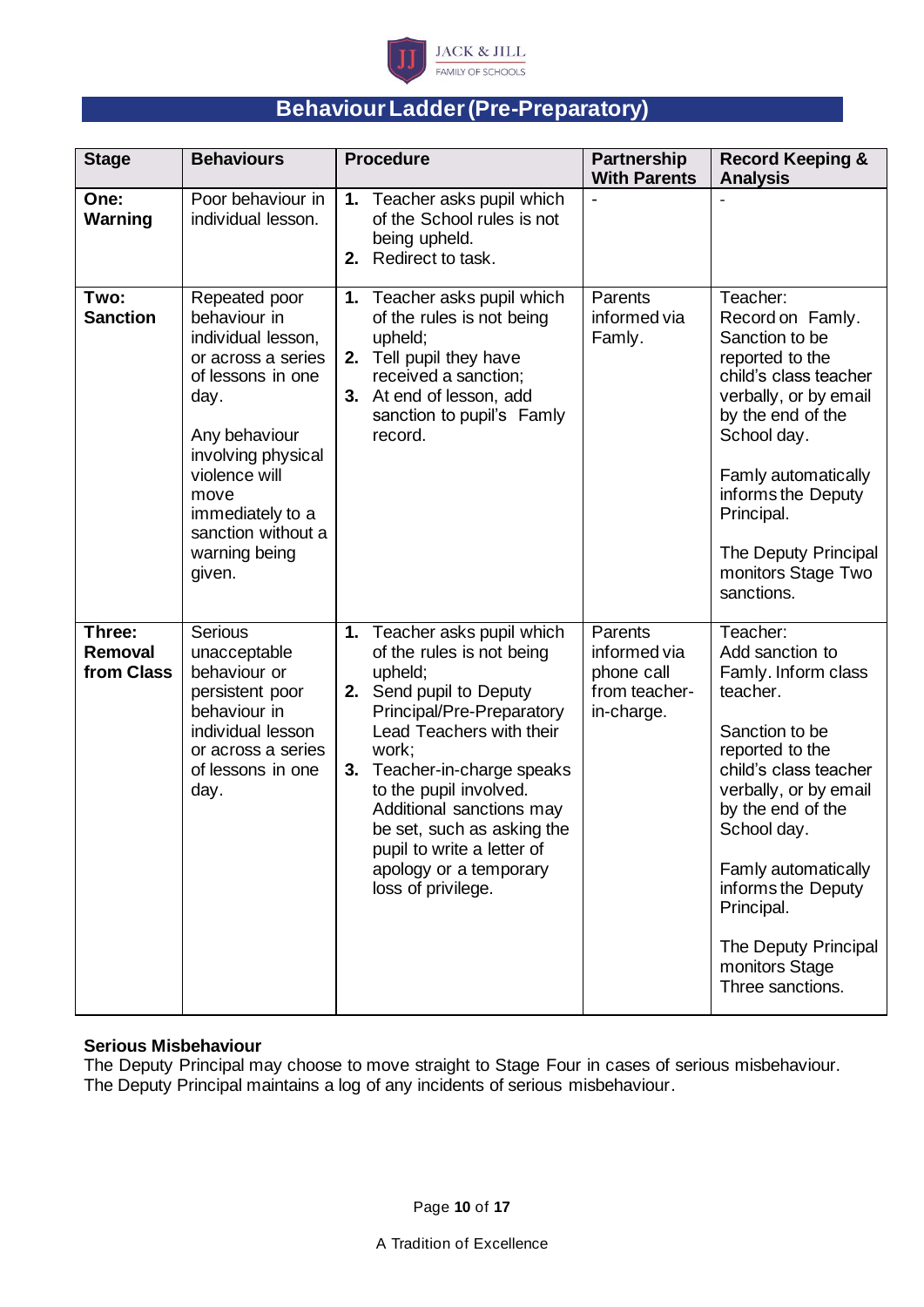

## **Behaviour Ladder (Clarence House)**

Our expectation is that Clarence House girls will always uphold the School rules .

| <b>Stage</b>               | <b>Behaviours</b>                                                                                                       | <b>Procedure</b>                                                                                                                                                                                                                                                                   | <b>Partnership</b><br><b>With Parents</b>                                              | <b>Record Keeping &amp;</b><br><b>Analysis</b>                                                                                                                                                           |
|----------------------------|-------------------------------------------------------------------------------------------------------------------------|------------------------------------------------------------------------------------------------------------------------------------------------------------------------------------------------------------------------------------------------------------------------------------|----------------------------------------------------------------------------------------|----------------------------------------------------------------------------------------------------------------------------------------------------------------------------------------------------------|
| One:<br>Warning            | Poor behaviour in<br>individual lesson or<br>across a series of<br>lessons in one day.                                  | Teacher asks pupil<br>1.<br>which of the rules is<br>not being upheld.<br>Redirect to task.<br>2.                                                                                                                                                                                  |                                                                                        |                                                                                                                                                                                                          |
| Two:<br><b>Sanction</b>    | Poor behaviour in<br>individual lesson or<br>across a series of<br>lessons in one day.                                  | Teacher asks pupil<br>1.<br>which of the rules is<br>not being upheld;<br>Tell pupil they have<br>2.<br>received a sanction;<br>3. At end of lesson, add<br>sanction to pupil's<br>Famly record.<br>4. Redirect to task.                                                           | Parents<br>informed via<br>Famly.                                                      | Teacher:<br>Record on Famly.<br>Inform class<br>teacher.<br>Famly<br>automatically<br>informs the<br>Headteacher of<br>Clarence House.<br>The Headteacher<br>of CHPS monitors<br>Stage Two<br>sanctions. |
| Three:<br><b>Detention</b> | Serious<br>unacceptable<br>behaviour or<br>persistent poor<br>behaviour or across<br>a series of lessons<br>in one day. | Pupil informed they<br>1.<br>have received a<br>detention;<br>2. At end of lesson,<br>teacher accompanies<br>pupil to the<br>Headteacher of<br>Clarence House.<br>3. Headteacher of<br><b>Clarence House will</b><br>oversee detention in<br>following break time<br>or lunchtime. | Parents<br>informed via<br>phone call from<br>the Headteacher<br>of Clarence<br>House. | Teacher:<br>Add sanction to<br>Famly.<br>The Headteacher<br>of CHPS monitors<br><b>Stage Three</b><br>sanctions.                                                                                         |

#### **Detention at Clarence House**

Staff at Clarence House Preparatory School have the power to issue detentions to pupils at Stage Three in the behaviour ladder.

The Headteacher of Clarence House makes clear to pupils and parents that we use detention as a sanction at Stage Three on the behaviour ladder. Detentions are always set during playtime and are supervised by the Headteacher of Clarence House. Parental consent is not required for detentions, but the School will always inform parents if a detention has been set.

#### **Serious Misbehaviour**

The Headteacher of Clarence House may choose to move straight to Stage Four in cases of serious misbehaviour. The Principal maintains a log of any incidents of serious misbehaviour.

Page **11** of **17**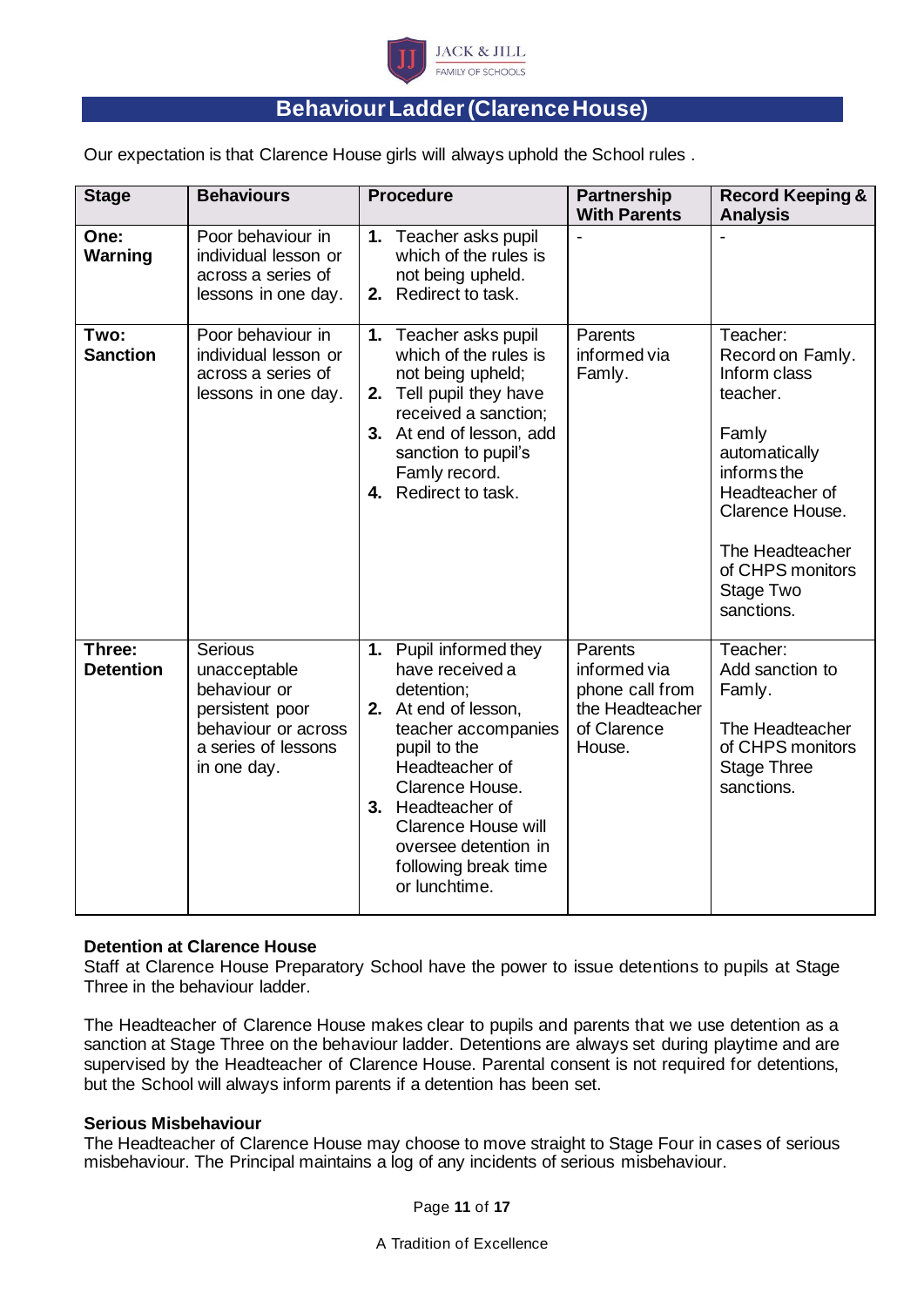

# **Managing Poor Behaviour Over Time (All Sections)**

| <b>Stage</b>                                                                  | Reason                                                                                                                               | <b>Procedure</b>                                                                                                                                                                                                                                                                                                                                                                                                                                                                                                                                                                                                                                                                                                                                                                                                                                                                                    | <b>Partnership with</b><br><b>Parents</b>                                                                                                                                                  | <b>Record Keeping</b>                                                                                                                                                                                                                                                                                                                      |
|-------------------------------------------------------------------------------|--------------------------------------------------------------------------------------------------------------------------------------|-----------------------------------------------------------------------------------------------------------------------------------------------------------------------------------------------------------------------------------------------------------------------------------------------------------------------------------------------------------------------------------------------------------------------------------------------------------------------------------------------------------------------------------------------------------------------------------------------------------------------------------------------------------------------------------------------------------------------------------------------------------------------------------------------------------------------------------------------------------------------------------------------------|--------------------------------------------------------------------------------------------------------------------------------------------------------------------------------------------|--------------------------------------------------------------------------------------------------------------------------------------------------------------------------------------------------------------------------------------------------------------------------------------------------------------------------------------------|
| Four:<br><b>Additional</b><br><b>Support</b><br>Plan                          | Repeated<br>Stage 3<br>sanctions or<br>serious<br>misbehaviour.                                                                      | If a child receives a significant<br>number (as determined by the<br>Principal / Deputy Principal /<br>Pre-Preparatory Lead Teachers<br>/ Headteacher of Clarence<br>House) of Stage Two and Three<br>sanctions or a serious incident<br>takes place (e.g. fighting in the<br>playground) then the School will<br>create an Additional Support<br>Plan (A.S.P.):<br>The Deputy Principal / Pre-<br>$\bullet$<br>Preparatory Lead Teachers /<br><b>Headteacher of Clarence</b><br>House will liaise with the<br>pupil, class teachers and the<br>pupil's parents to set<br>individual targets;<br>The School may choose to<br>$\bullet$<br>engage external agencies;<br>Staff observe the pupil's<br>$\bullet$<br>behaviour;<br>Additional support will be<br>$\bullet$<br>provided for the pupil;<br>The A.S.P. is circulated to<br>$\bullet$<br>relevant staff and discussed<br>at staff meetings. | The Deputy Principal<br>/ Pre-Preparatory<br>Lead Teachers /<br>Headteacher of<br><b>Clarence House will</b><br>meet with the child's<br>parents on a<br>fortnightly basis/as<br>required. | The Deputy Principal<br>/ Pre-Preparatory<br>Lead Teachers /<br>Headteacher of<br><b>Clarence House will</b><br>review the child's<br>behaviour and the<br><b>Additional Support</b><br>Plan on a weekly<br>basis.<br>Records of this<br>review will be<br>maintained on<br>Famly.                                                         |
| <b>Stage</b><br>Five:<br><b>Individual</b><br><b>Behaviour</b><br><b>Plan</b> | Failure to<br>meet targets<br>identified in<br>Additional<br>Support Plan<br>or Bullying<br>(see Anti-<br><b>Bullying</b><br>Policy) | If, after a set period no<br>significant improvement has<br>occurred, an Individual<br>Behaviour Plan meeting will be<br>called with parents, led by the<br>Principal, which may at the<br>Principal's discretion involve<br>external agencies.<br>Behaviour targets will be<br>agreed.<br>The I.B.P. is<br>circulated<br>to<br>relevant staff and discussed at<br>staff meetings.                                                                                                                                                                                                                                                                                                                                                                                                                                                                                                                  | The Deputy Principal<br>/ Pre-Preparatory<br>Lead Teacher /<br>Headteacher of<br><b>Clarence House will</b><br>meet with the child's<br>parents on a weekly<br>basis.                      | The Deputy Principal<br>/ Pre-Preparatory<br>Lead Teachers /<br>Headteacher of<br>Clarence House will<br>review the child's<br>behaviour and the<br><b>Individual Behaviour</b><br>Plan on a weekly<br>basis.<br>Records to be kept<br>on Famly.<br><b>Individual Behaviour</b><br>Plans may be<br>included in School<br>transfer reports. |
| <b>Stage Six:</b><br><b>Temporary</b><br>or                                   |                                                                                                                                      | Failure to improve behaviour or repeated infringements may set a child on the path towards<br>temporary or permanent exclusion (see Exclusion Policy).                                                                                                                                                                                                                                                                                                                                                                                                                                                                                                                                                                                                                                                                                                                                              |                                                                                                                                                                                            |                                                                                                                                                                                                                                                                                                                                            |
| <b>Permanent</b><br><b>Exclusion</b>                                          |                                                                                                                                      |                                                                                                                                                                                                                                                                                                                                                                                                                                                                                                                                                                                                                                                                                                                                                                                                                                                                                                     |                                                                                                                                                                                            |                                                                                                                                                                                                                                                                                                                                            |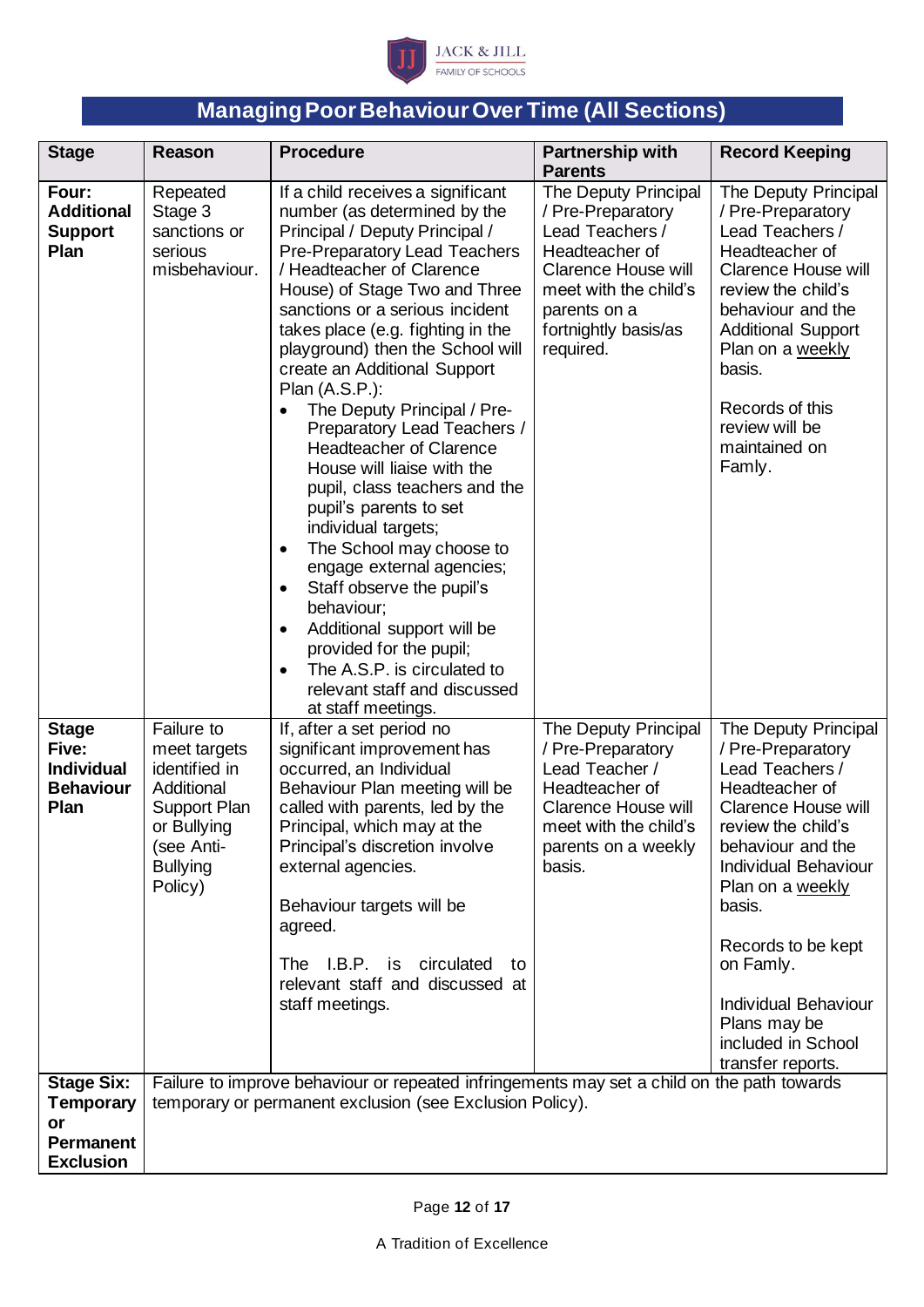## **Appendix One: Stage Four: Additional Support Plan (A.S.P.) Pro Forma**

- The Deputy Principal / Pre-Preparatory Lead Teachers / Headteacher of Clarence House will liaise with the pupil, class teachers and the pupil's parents to set individual targets;
- The School may choose to engage external agencies;
- Staff observe the pupil's behaviour; and,
- Additional support will be provided for the pupil.

The Deputy Principal / Pre-Preparatory Lead Teacher / Headteacher of Clarence House will review the child's behaviour and the Additional Support Plan on a weekly basis.

The A.S.P. is circulated to relevant staff and discussed at staff meetings.

| <b>Name of Pupil</b>                      |  |
|-------------------------------------------|--|
| Date of birth                             |  |
| <b>Class</b>                              |  |
| <b>Class Teacher</b>                      |  |
| <b>Reason for Additional Support Plan</b> |  |
| <b>Support provided by the School</b>     |  |
| Requested support from parents            |  |
| <b>Review date</b>                        |  |
| <b>Deputy Principal / Pre-Preparatory</b> |  |
| Lead Teacher / Headteacher of             |  |
| <b>Clarence House's signature</b>         |  |
| Parent(s) signature                       |  |
| <b>Pupil(s) signature</b>                 |  |

| <b>Target</b>                                                    | <b>Success Criteria</b> |
|------------------------------------------------------------------|-------------------------|
| [Note: targets should relate to upholding The Jack & Jill Family |                         |
| of Schools School Rules]                                         |                         |
|                                                                  |                         |
|                                                                  |                         |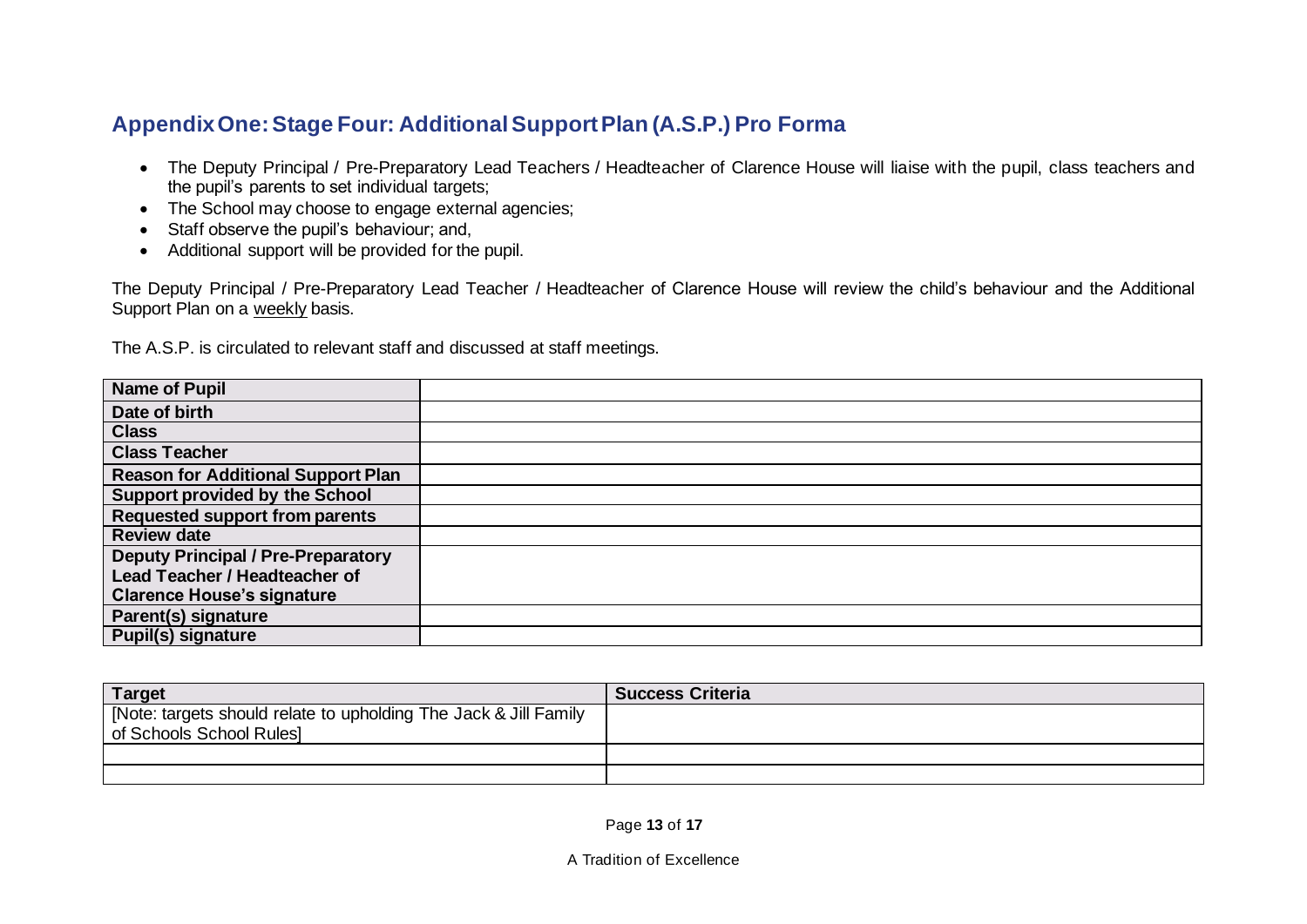#### **Strategies for Support**

[Note: targets should relate to upholding The Jack & Jill Family of Schools School Rules]

## **Record Keeping**

- Hard copy and soft copy to parents;
- Soft copy stored on pupil's Famly record;
- Hard copy stored by Deputy Principal in Child Protection cabinet; and,
- Hard copy of any contemporaneous notes stored by Principal in Child Protection cabinet.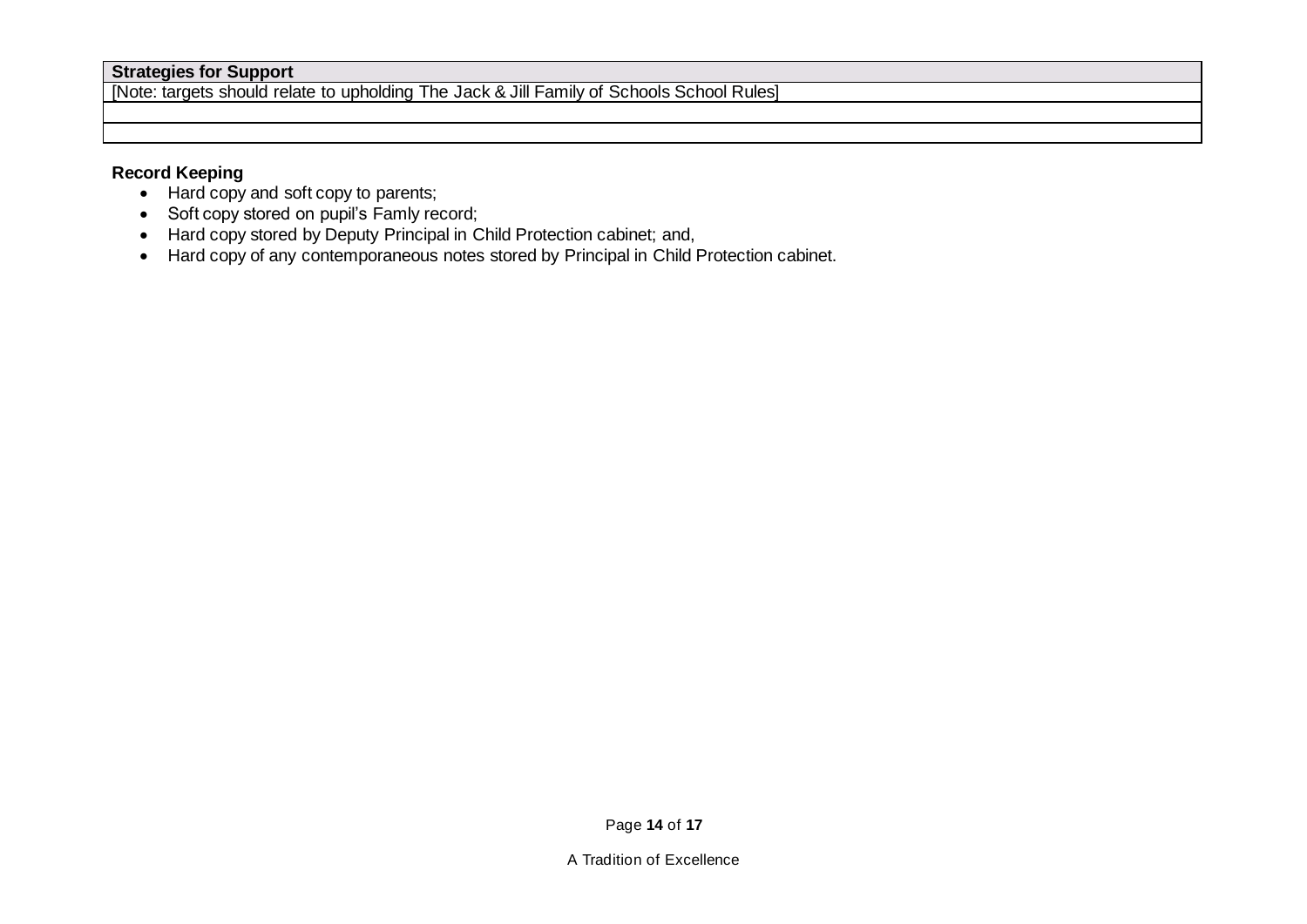## **Appendix Two: Stage Five: Individual Behaviour Plan (I.B.P.) Pro Forma**

The Deputy Principal / Pre-Preparatory Lead Teachers / Headteacher of Clarence House will review the child's behaviour and the Individual Behaviour Plan on a weekly basis.

The I.B.P. is circulated to relevant staff and discussed at staff meetings.

Please note that a copy of the Individual Behaviour Plan may be included in School transfer reports.

| <b>Name of Pupil</b>                        |  |
|---------------------------------------------|--|
| Date of birth                               |  |
| <b>Class</b>                                |  |
| <b>Class Teacher</b>                        |  |
| <b>Reason for Individual Behaviour Plan</b> |  |
| <b>Support provided by School</b>           |  |
| <b>Requested support from parents</b>       |  |
| <b>Review date</b>                          |  |
| <b>Principal's signature</b>                |  |
| Parent(s) signature                         |  |
| <b>Pupil(s) signature</b>                   |  |

Failure to improve behaviour or repeated infringements may set a child on the path towards temporary or permanent exclusion (see Exclusion Policy).

| Target                                                           | <b>Success Criteria</b> |
|------------------------------------------------------------------|-------------------------|
| [Note: targets should relate to upholding the Jack & Jill Rules] |                         |
|                                                                  |                         |
|                                                                  |                         |

#### **Record Keeping**

- Hard copy and soft copy to parents;
- Soft copy stored on pupil's Famly record;
- Hard copy stored by Principal in Child Protection cabinet; and,
- Hard copy of any contemporaneous notes stored by Principal in Child Protection cabinet.

Page **15** of **17**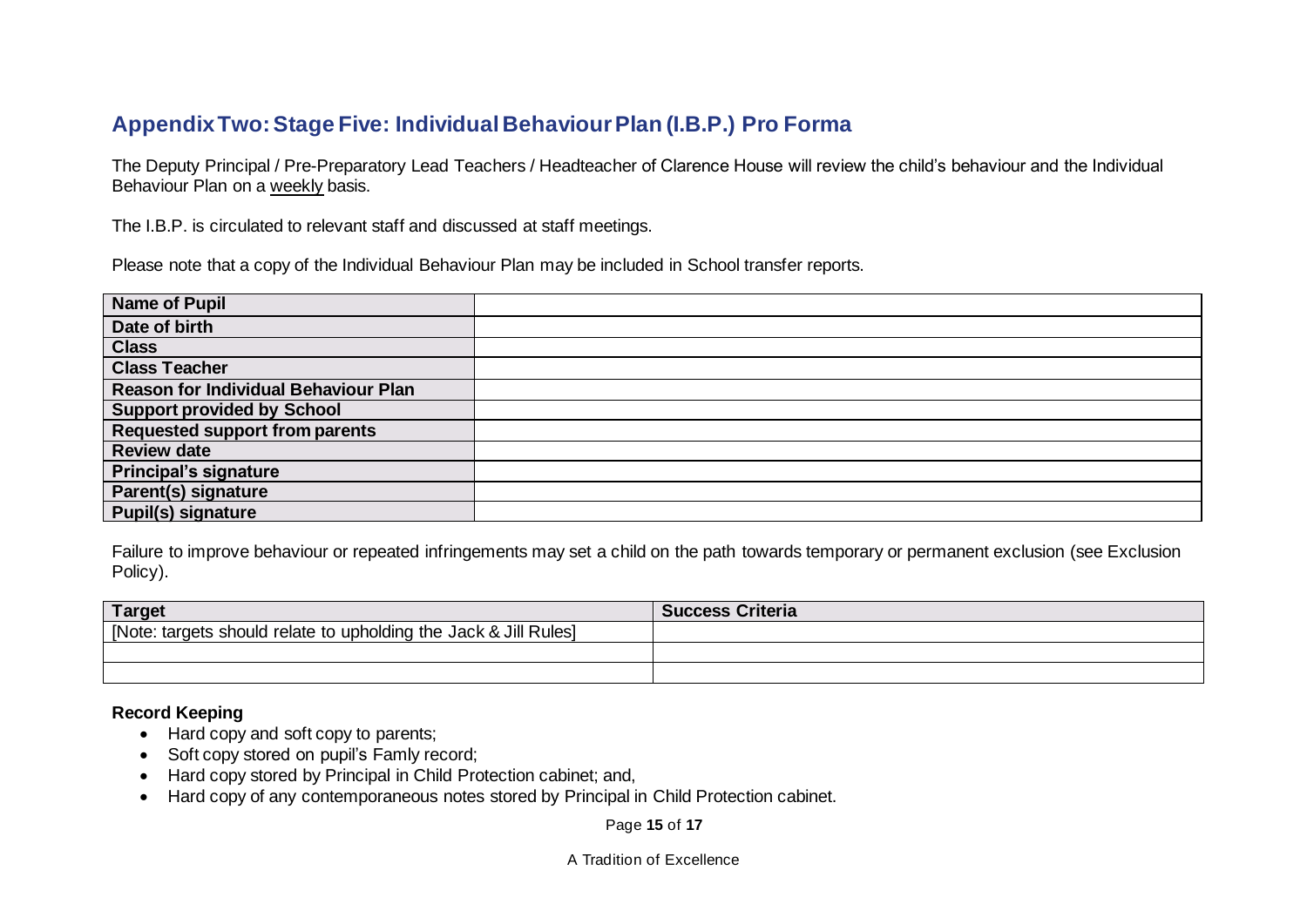# **Appendix Three: I.B.P. Daily Monitoring Pro Forma**

| Name of Pupil        |  |
|----------------------|--|
| Date of birth        |  |
| <b>Class</b>         |  |
| <b>Class Teacher</b> |  |

| Lesson including break and lunchtime                       | <b>Name of Teacher</b> | Did pupil uphold the Jack & Jill Rules in this lesson?                |  |
|------------------------------------------------------------|------------------------|-----------------------------------------------------------------------|--|
| [e.g. Registration]                                        |                        | [Please either tick or write comment explaining which School rule was |  |
|                                                            |                        | brokenl                                                               |  |
|                                                            |                        |                                                                       |  |
|                                                            |                        |                                                                       |  |
|                                                            |                        |                                                                       |  |
|                                                            |                        |                                                                       |  |
|                                                            |                        |                                                                       |  |
|                                                            |                        |                                                                       |  |
|                                                            |                        |                                                                       |  |
|                                                            |                        |                                                                       |  |
| Pupil to submit to teacher-in-charge at the end of the day |                        |                                                                       |  |

### **Record Keeping**

- Hard copy and soft copy to parents;
- Soft copy stored on pupil's Famly record; and,
- Hard copy stored by Deputy Principal in Child Protection cabinet.